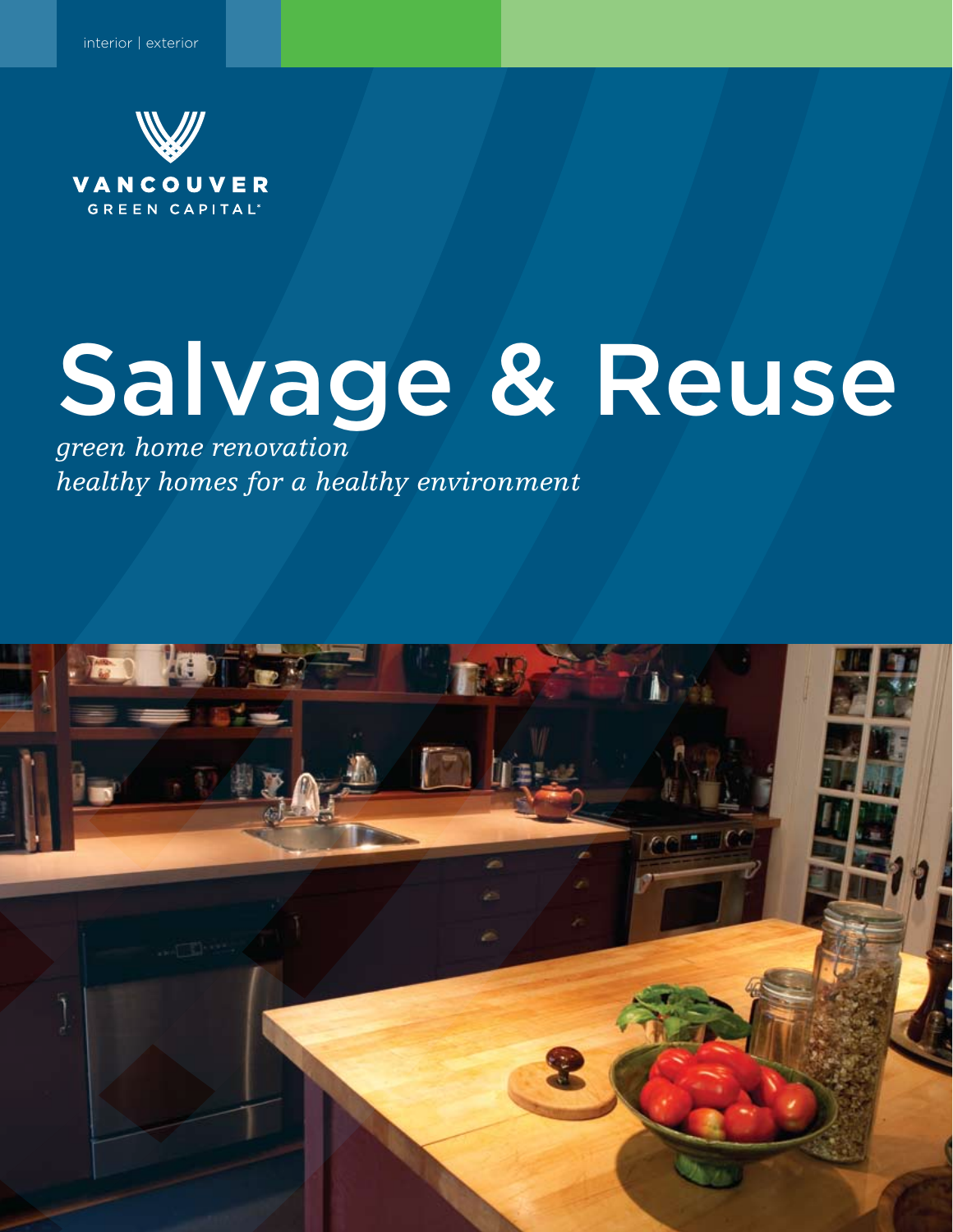

### Green

#### What is a Green Home Renovation?

It's an approach to home improvement with the goal of not only making your home look better, but work better for both you and the environment. Want a healthier home? Lower utility bills? Reduced maintenance? A cleaner planet? A green renovation helps you realize a range of farreaching benefits from a single smart design. With careful planning, you can create a home that combines beauty, efficiency, comfort and convenience with health and conservation

This guide focuses on reusing salvaged building materials. Salvage refers to the recovery of resources that may otherwise be destined for the landfill. By reuse, we mean just that—integrating salvaged materials into a renovation project.



*Cover photo and above: Graham Winterbottom Photography*

### Why

### Why Consider a Green Renovation?

#### **Save money**

When you incorporate salvaged materials into your project, they often cost less than new products, and last longer, too. This is especially the case when you are trying to match—or create a style reminiscent of—the period or quality of older homes. Another plus? When you choose salvaged materials over new, you reduce disposal costs and help our local economy by creating jobs for retailers specializing in these environmentally friendly services.

#### **Make a healthier home**

By minimizing the scope of your renovation and reusing materials in place, you'll reduce the likelihood of your project releasing hazards into the home, such as lead paint dust or asbestos. When reusing materials, careful selection can avoid introducing additional hazards from materials finished with lead-based paint.

#### **Reduce ecological impact**

In addition to lessening the burden on our landfills, reusing salvaged materials minimizes the demand for mining, tree harvesting, water, energy, and other natural resources, as well as toxic materials used to process, manufacture and transport new materials.

### **Salvage** & Reuse

In 2007, about 3.6 million tonnes of solid waste was generated in Metro Vancouver. Though 55 per cent of this is currently diverted from landfill, the Demolition, Construction and Landclearing sector still sends about 375,000 tonnes to landfill, much of which consists of wood waste that could be otherwise diverted. By salvaging building materials, and recycling as much as we can of what's left over, we can reverse this trend.

Fortunately, more options exist for reusing and recycling used building materials today. A number of retail locations and online resources now accept and offer salvaged building materials—making it possible to not only minimize your renovation waste, but incorporate "new" recycled items into your project. You can find salvaged supplies for virtually every building material category, from flooring to fixtures. Especially in vintage homes, used building materials can temper the newness of a renovation while tying fresh elements to the existing home. When you walk through the aisles of a used-building-materials retailer, you take a tour of Vancouver's architectural history. Discover fixtures of a quality unobtainable today, often at a fraction of the cost of new—all, while benefiting our environment.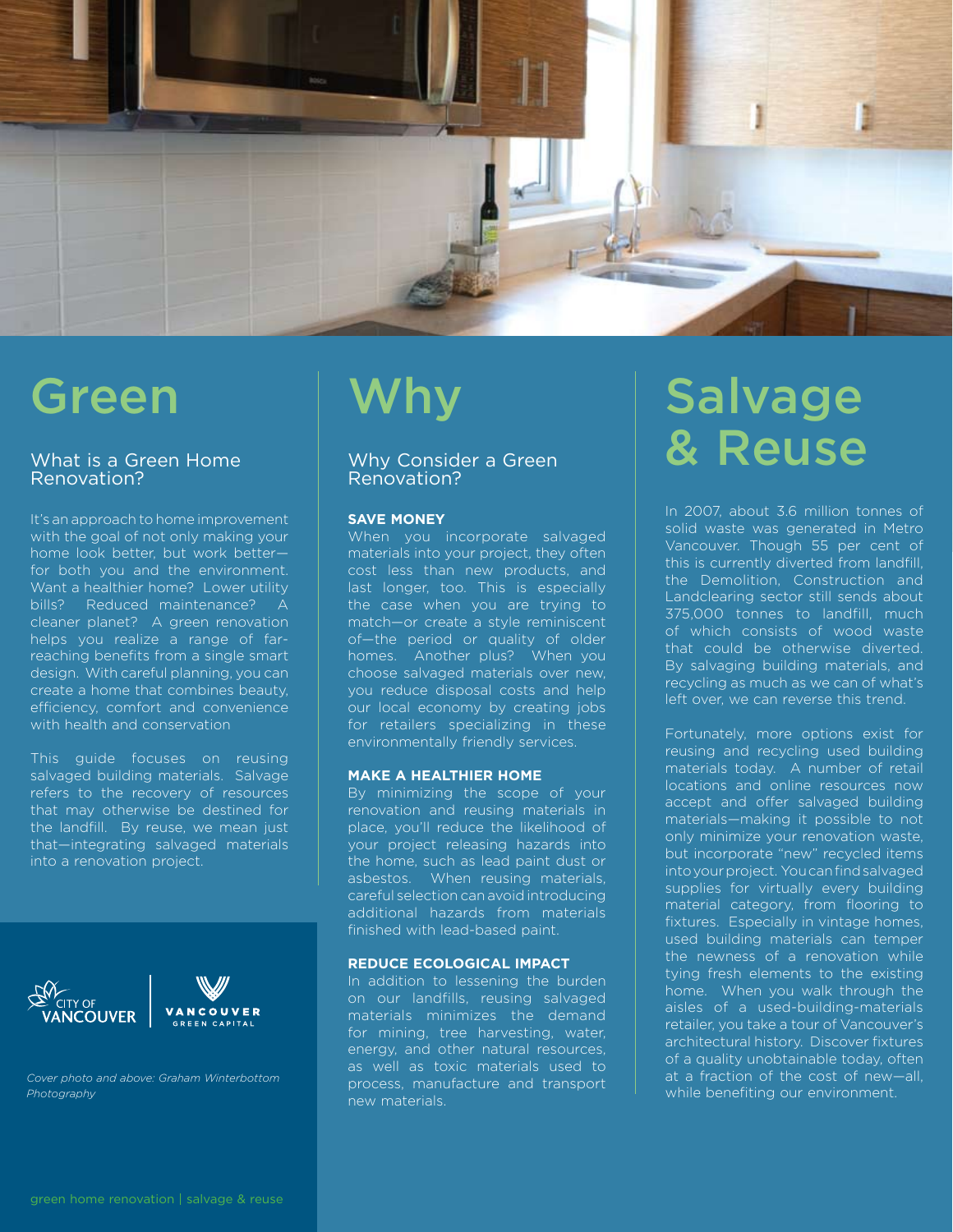

# Contents

*1*

Rethink Renovation

Use smart, up-front planning and research to get the most out of your renovation project.

Beyond Waste Design waste out of your project and reuse salvaged materials with careful planning and creativity.

*4*

*5*

*3*

### Salvage & Recycling

Organize a successful salvage plan to maximize reuse opportunities and minimize environmental impact.

- Getting Organized Plan ahead, remain flexible and open to new opportunities.
- *7*

### Reuse

Working salvaged building materials into your renovation can create a sense of history while saving money and the environment.

When Not to Reuse *9*

Prioritize health, safety and resource efficiency, while informing yourself about potential reuse hazards.

#### Used Materials Index *1 1*

Learn what items are best suited for reuse and recycling.

#### **Resources** *12*

Find out where to get more information on safe and resourceefficient salvage and reuse materials.

green home renovation | salvage & reuse

7

5

1

4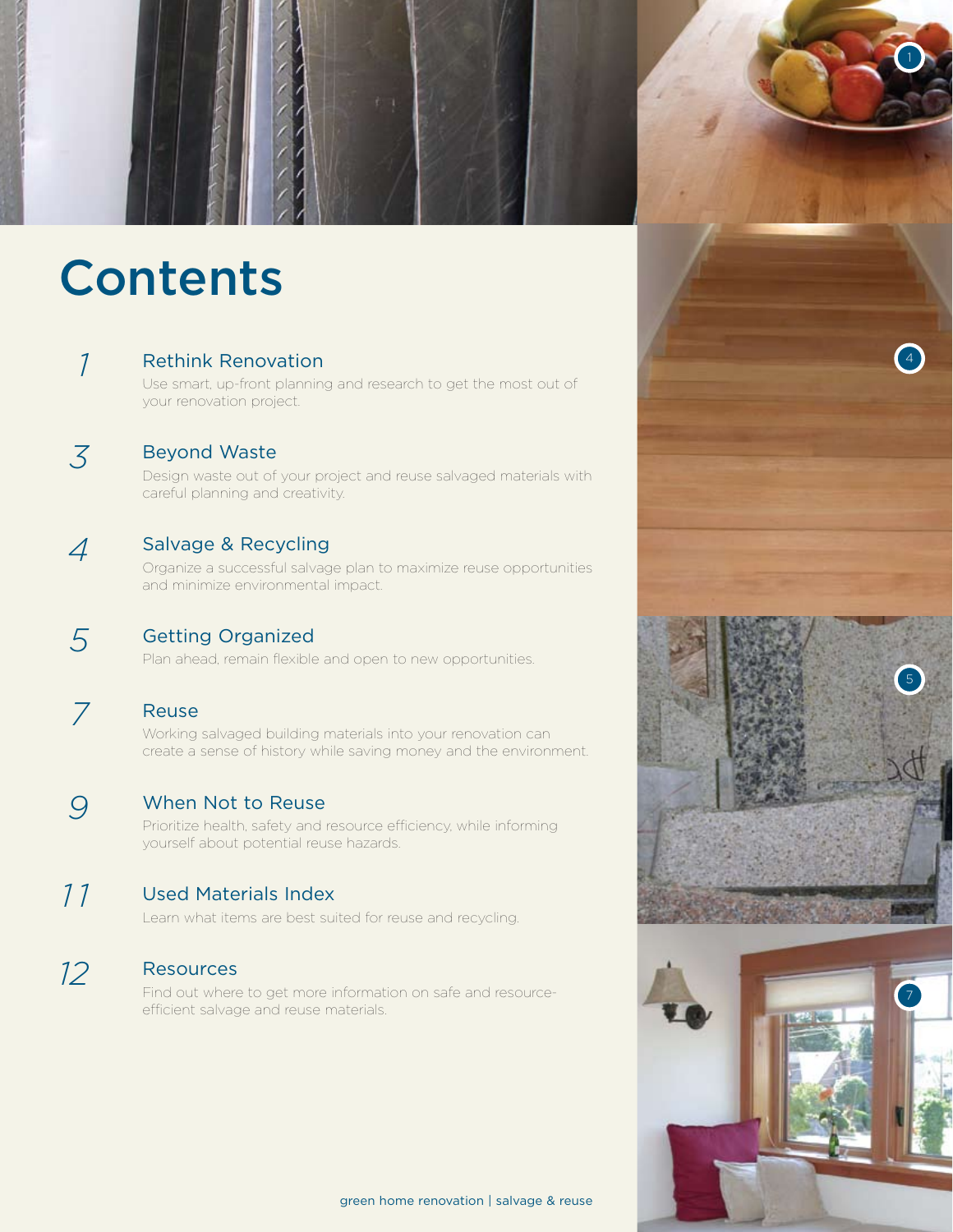

### Rethink Renovation

Like the rest of the green design process, reusing salvage materials necessitates more creativity than conventional garbage-generating renovations. When integrating used materials into your project, products and plans often continue to influence each other as the project progresses. Be prepared to modify your schedule if need be, and create flexible designs that leave room to utilize used materials or a newly found item.

Up-front planning minimizes waste. A space-efficient design can reduce or eliminate the need to add square footage or remove walls. A flexible floor plan allows your home to adapt to changing uses and needs, without costly modifications. When you choose quality products and enduring design, your project will be one you and your family can enjoy for years to come.

### Decide What You Want

The most effective projects begin when you thoroughly assess your wants and needs. By prioritizing goals, you can avoid confusing the ends with the means. For example, if your goal is to just add more square footage, you may end up with a bigger home—and costlier renovation—that still fails to address your space needs. However, if your goal is to create an efficient and effective use of space, you'll have the opportunity to do more with the square footage you already have.

Of course, careful planning is important for any renovation. The City of Vancouver offers a range of Green Home Renovation guides—like this one—to provide helpful information about materials and design considerations so you get the most out of your green renovation. Chances are, there's one to assist with your particular project. Other guides in the series include:

- Renovation Overview
- Kitchen
- Bath & Laundry
- Roofing
- Landscape Materials
- Painting & Finishes
- Lighting
- Green Home Buyers' Guide
- Do It Yourself Energy Audit
- Hiring a Pro

Available at vancouver.ca/sustainability.

*Creativity and planning are the keys to a successful project. Use the resources at the back of this guide to make your green renovating plans a reality.*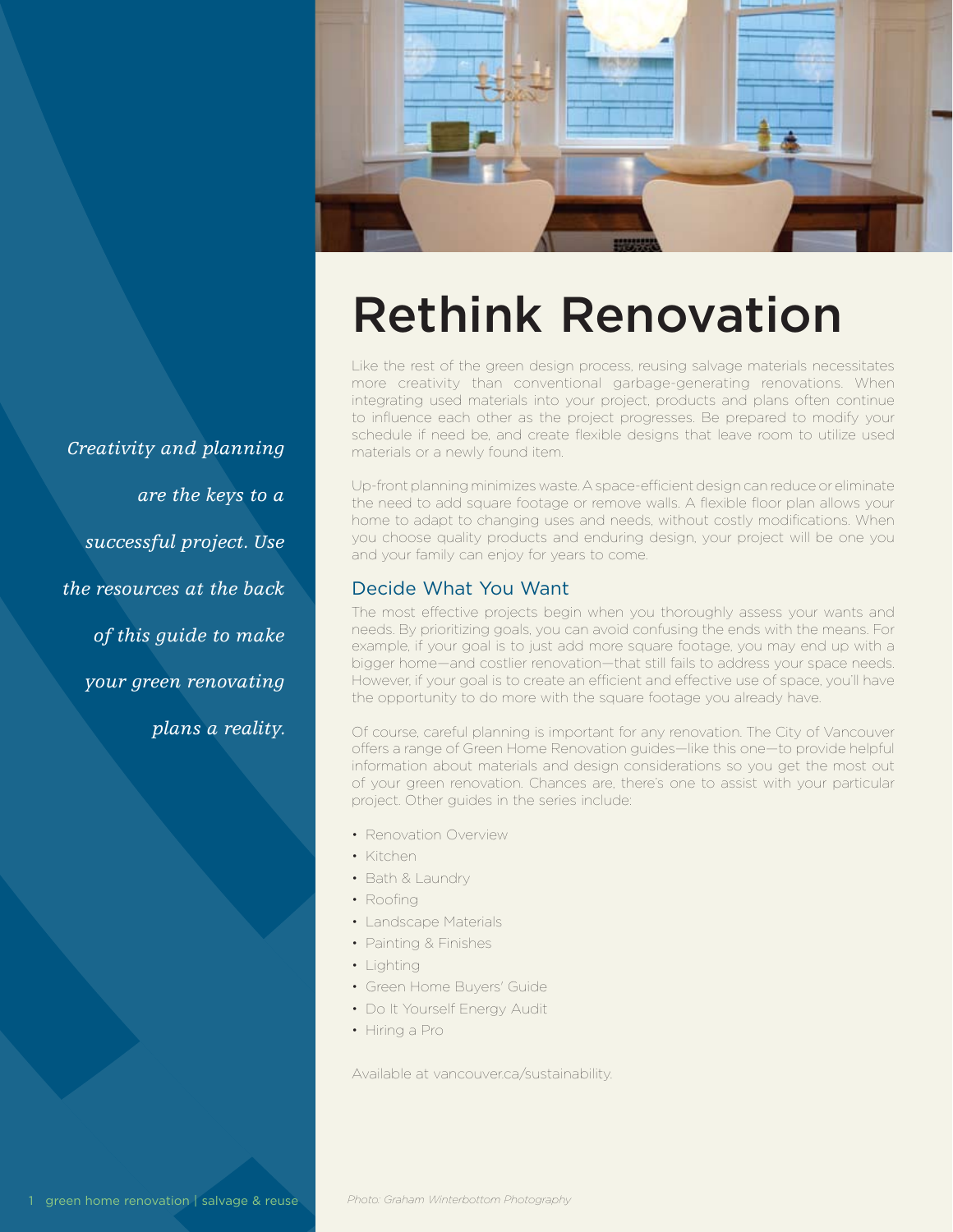### Expand Your Definition of Cost

Initial price gives only a peephole view of the true cost of a product or design. A higher purchase price can mean a better deal in the long run: you can actually reduce the cost of living in your home by choosing resource-efficient materials and designs (lowering monthly bills) and durable materials (requiring less frequent replacement). Focus on long-term savings, ease of maintenance and conservation, not just initial price. A low purchase price may simply mean a good deal—or it may signify a lack of quality or durability, or even that some environmental, health, or social costs are not included in the price tag.

When you choose professional-quality materials, finishes and hardware, you minimize waste down the road by delaying replacement. Warranty length is often a good indicator of quality. By reusing building materials, you also reduce environmental costs caused by new product manufacturing.

### Renovate Safely

First, identify health objectives for your new design, then determine what hazards may already exist in your home and those that could be created by the renovation process. For tips on staying safe as you remove materials from your home, see *Salvage & Recycling* on page 4.

When reusing materials, care must be taken to avoid introducing new hazards into your home. Pay particular attention to lead-based paint, lead fittings and solder on plumbing products, as well as asbestos in shingles, flooring, ductwork and some appliances. For details, see *When Not to Reuse* on page 9.

### Renovating to Sell?

Many people renovate prior to selling a home, thinking they'll make money. Ironically, most homeowners would be better off keeping their cash in the bank. According to *Renovation Magazine,* the average renovation project—even a kitchen or bath—typically returns 90 per cent or less on the original investment. Your house may garner a higher price, but not enough to offset the project costs. In other words, you may take on the work and expense of a renovation, only to lose money in the process.

Generally, you'll realize a better return on smaller, lower-cost projects. Do-it-yourself improvements can also increase your return on investment, but require time and skill to avoid "remuddling" your property. Also consider that any speculative renovation project may not match the new owner's tastes. This could result in further renovation, sooner rather than later—which ultimately wastes both money and resources. If you're intent on sprucing up your home before you sell, a new coat of paint may do the trick. The Green Home Renovation *Painting* guide offers tips on creating a healthy, environmentally friendly paint job.

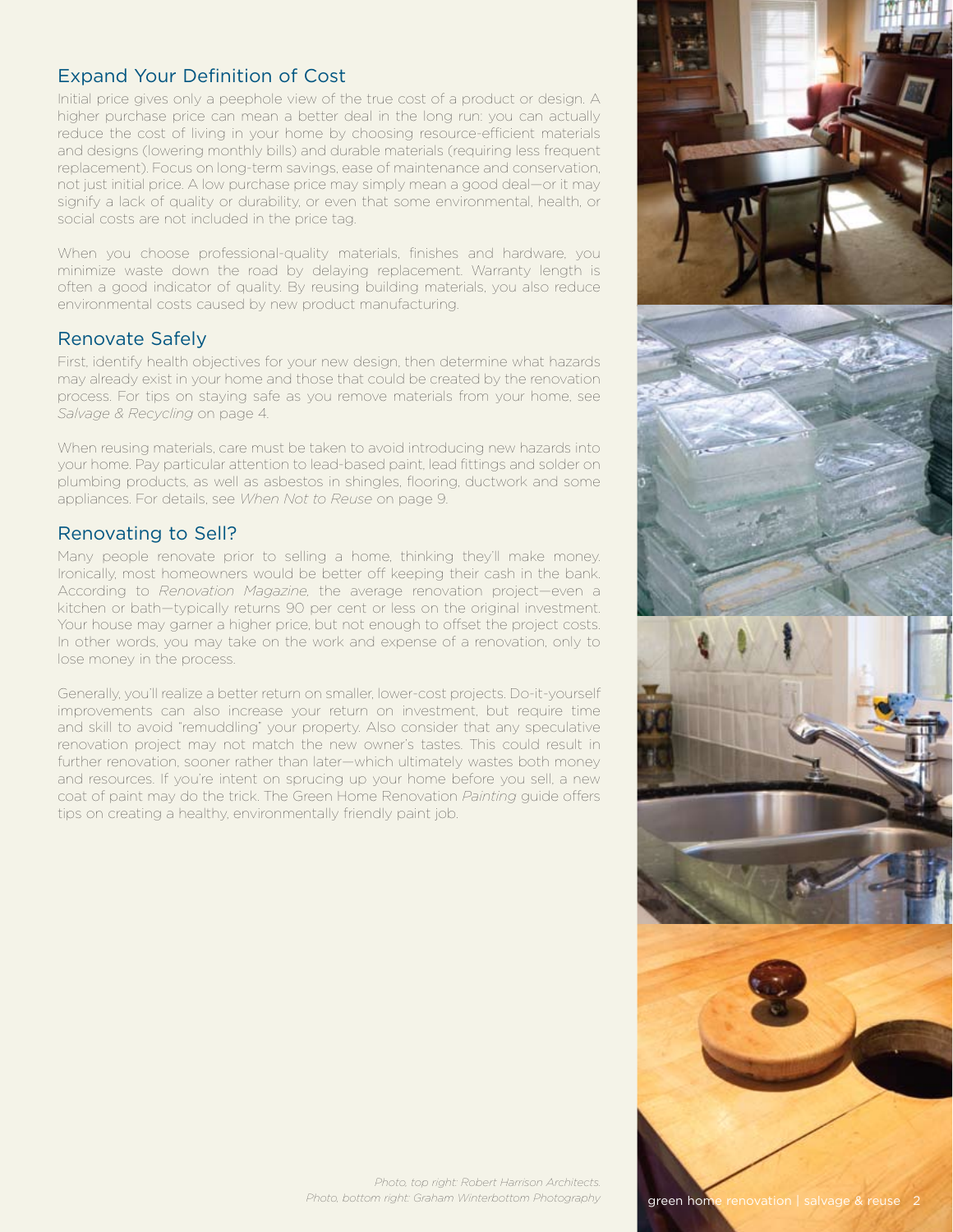*Universal Design creates flexible, easy-to-use spaces for people of all abilities, reducing the need for costly future modifications to the home as users' abilities change. The US National Kitchen and Bath Association maintains an excellent list of design and safety guidelines at www.nkba.org/guidelines/ bathroom while the BC Building Code includes a set of Adaptable Housing Standards found at www. housing.gov.bc.ca/building/ adaptable\_housing/ summary.html.* 

### Beyond Waste

This guide focuses on salvaging materials *from* projects, and incorporating used materials *into* renovation projects. There are, however, many ways to design waste *out* of a project. The following table lists strategies for reducing renovation waste. Keep in mind that there is often no single "right" decision to minimize your project's environmental impact. But with research, planning and creativity, you can take advantage of waste prevention opportunities that might be missed in a conventional renovation.

| manage<br>project scope                         | • Focus on meeting the largest number of your goals with<br>the fewest modifications to your current space. This will<br>cost less, reduce disruption, and use fewer resources.<br>· Consider a not-so-big approach to home improvement.<br>An increasingly common goal with green renovation is to<br>stay within a house's original footprint to save money and<br>outdoor space.<br>• Use materials efficiently (such as placing wall studs at 24-inch<br>(60 cm) intervals rather than every 16 inches (40cm), utilizing<br>thinner plywood/wallboard or narrower molding, etc.), while<br>ensuring quality construction, safety, and durability. |
|-------------------------------------------------|-------------------------------------------------------------------------------------------------------------------------------------------------------------------------------------------------------------------------------------------------------------------------------------------------------------------------------------------------------------------------------------------------------------------------------------------------------------------------------------------------------------------------------------------------------------------------------------------------------------------------------------------------------|
| maximize flexibility<br>and space<br>efficiency | • Design spaces that can adapt with minimal modification as<br>users' needs and abilities change, including integrating<br>Universal Design (for more, see Kitchen or Bath & Laundry<br>Green Home Renovation guides).<br>• Create multi-purpose spaces, such as a room that can be<br>used for entertainment, a home office, and library rather than<br>three rooms devoted solely to each purpose.<br>• Analyze how and with what frequency you use your current<br>space. Consider whether seldom-used spaces can be<br>reassigned to accommodate more frequent activities, or<br>combined with more popular spaces.                               |
|                                                 |                                                                                                                                                                                                                                                                                                                                                                                                                                                                                                                                                                                                                                                       |
| create enduring<br>desian                       | · Research designs appropriate for your home's vintage, and<br>preserve still-functioning elements that match the period-<br>such as a pedestal sink in a Craftsman home.<br>· Unfortunately, dated designs are often torn out well before<br>they're worn out. Focus on designs that maintain and<br>enhance your home's style. Often, older magazines and<br>design books highlight colours and finishes that can<br>withstand the test of time-if design schemes from 10-20<br>years ago still look fresh today, capitalize on their timeless<br>quality in your project.                                                                          |
|                                                 |                                                                                                                                                                                                                                                                                                                                                                                                                                                                                                                                                                                                                                                       |
| design for<br>deconstruction                    | • Opt for simple designs with fewer elements; these are easier<br>to take apart and reuse.<br>• When possible, use nails and screws rather than adhesives.<br>· Use a limited palette of materials to make future salvage<br>more worthwhile (larger quantities of a single material are<br>more marketable than small amounts).<br>• Choose materials that can easily be reused or recycled into<br>a new product.                                                                                                                                                                                                                                   |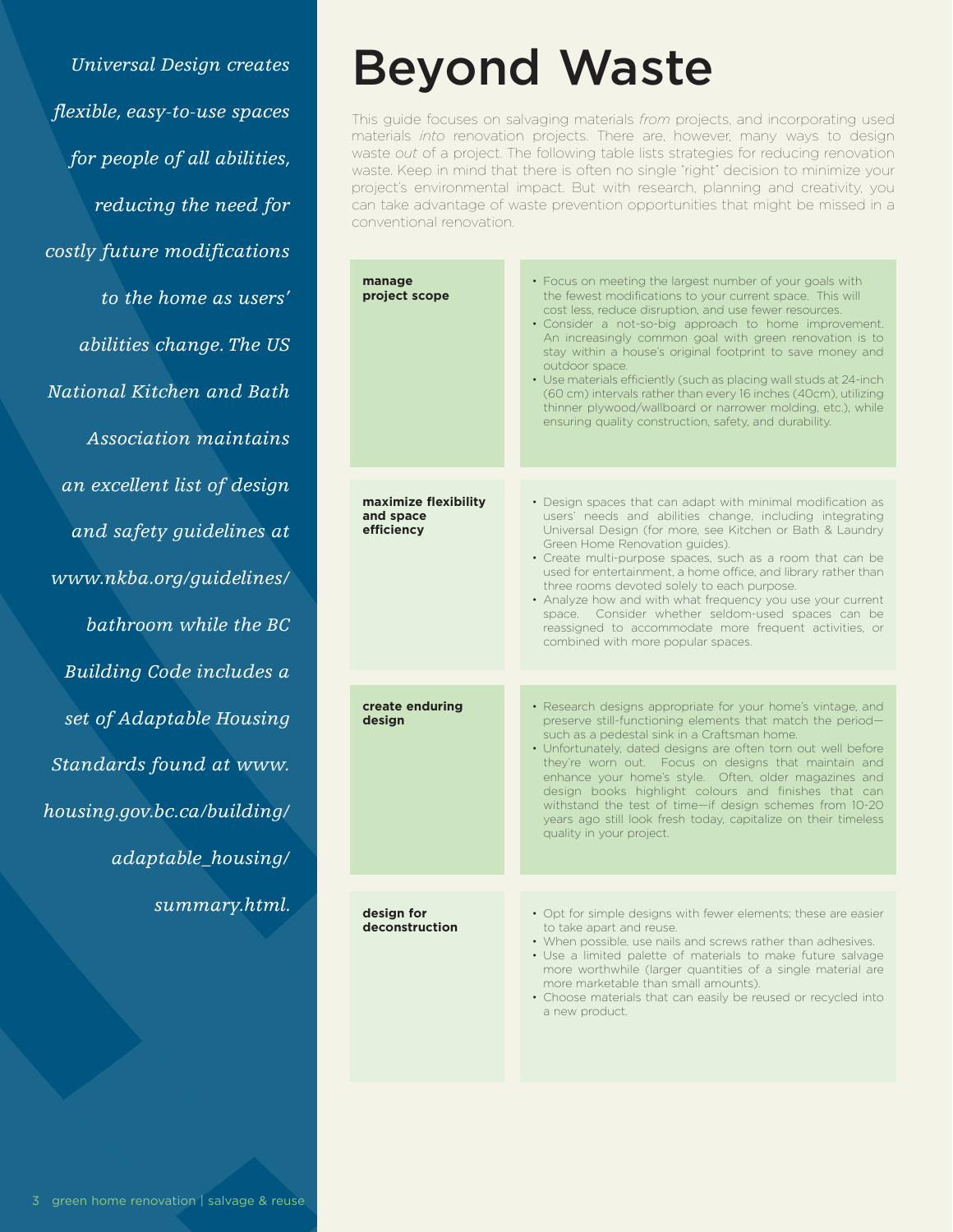

### Salvage & Recycling

Yes, hauling your renovation waste to the recycling and disposal station can seem like the easiest option. But many items may be useful to someone else, or even reused on your own project. By planning your activities and carefully removing materials to retain their value (*deconstructing* rather than demolishing), you can increase the likelihood of a future life for these materials, beyond the landfill. A little sweat equity can go a long way toward reducing your disposal expenses. If you can reuse materials on your own project, you will save money by not having to buy new. In some cases, you can also make money by selling your unwanted building materials, such as old hardware or a pedestal sink.

For optimum results, take the following steps to manage renovation project materials:

- 1. reuse in place (leaving material as-is, repairing, refinishing, or re-facing, etc.)
- 2. salvage and reuse (on the project, in the home, sell, donate, or trade),
- 3. recycling, and
- 4. proper disposal of what's left.

Nearly all projects involve a bit of each. The green goal is to get as much of your materials into the top categories, while minimizing the amount that ends up at the landfill.

*The Hiring a Pro Green Home Renovation Guide provides tips on hiring a contractor.*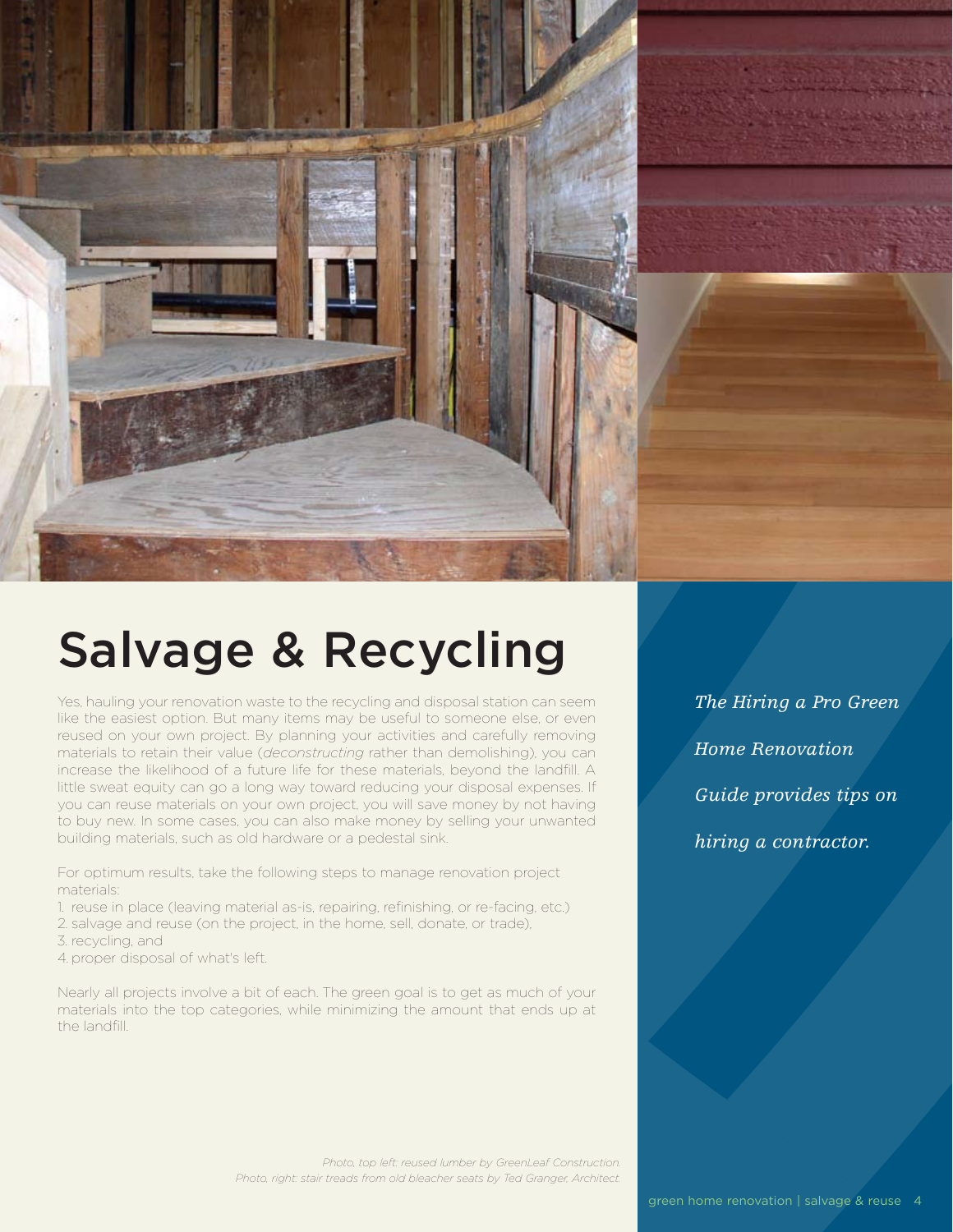*Consider deconstruction services. This process carefully dismantles materials for reuse and recycling, keeping up to 90 per cent of materials out of the landfill. Make sure your contractor has a construction waste management plan. Visit the Metro Vancouver BuildSmart website (www.metrovancouver. org/buildsmart) and download the Demolition, Land Clearing and Construction (DLC) Waste Management Toolkit.*



# Getting Organized

Organization is the key to successful salvage, so formulating a plan makes sense. This plan will make salvage easier, help reduce the health effects on your family, and minimize environmental impact.

### 1. Compile a materials list.

Walk through your project, and create a list of all the materials that have reuse and recycling potential. Refer to the table on page 11 *(Used Materials Index)* for help determining whether items you are removing are recyclable or desirable for reuse. While making your list, consider repairing or reusing some materials in place, such as gypsum wallboard.

### 2. Find salvage and recycling options.

There are numerous outlets for reusable and recyclable materials: used building materials retailers, online exchanges, classified ads, and recycling companies. Metro Vancouver's BuildSmart program provides guides, best practices and a list of salvaged building materials suppliers at www.metrovancouver.org/buildsmart. Consider giving away those materials not valuable enough for resale; Habitat for Humanity's Restore accepts donations. The Recycling Council of BC established a free province wide reuse and recycling service in 1985; the RCBC Materials Exchange (MEX) program is a completely self-served web-based program comprised of Residential Reuses Programs and the BC Industrial Materials Exchange. Visit www.bc.reuses.com.

Remember to call companies before arriving with a load; many reuse businesses have limited space and changing lists of materials they accept. Depending on the material, you may receive a small amount of cash, in-store credit, or the material may be considered a "donation," meaning you can get rid of it for free (and some stores can offer a tax credit for materials). If they won't take a material, you can still post it on online exchanges, such as www.craigslist.ca or classified ads. Recycling operations are usually more flexible, but may charge a fee.

### 3. Develop a health and safety plan.

Make your objectives for dust and fume containment, as well as cleanup procedures, clear with contractors, friends, and family—before work begins. One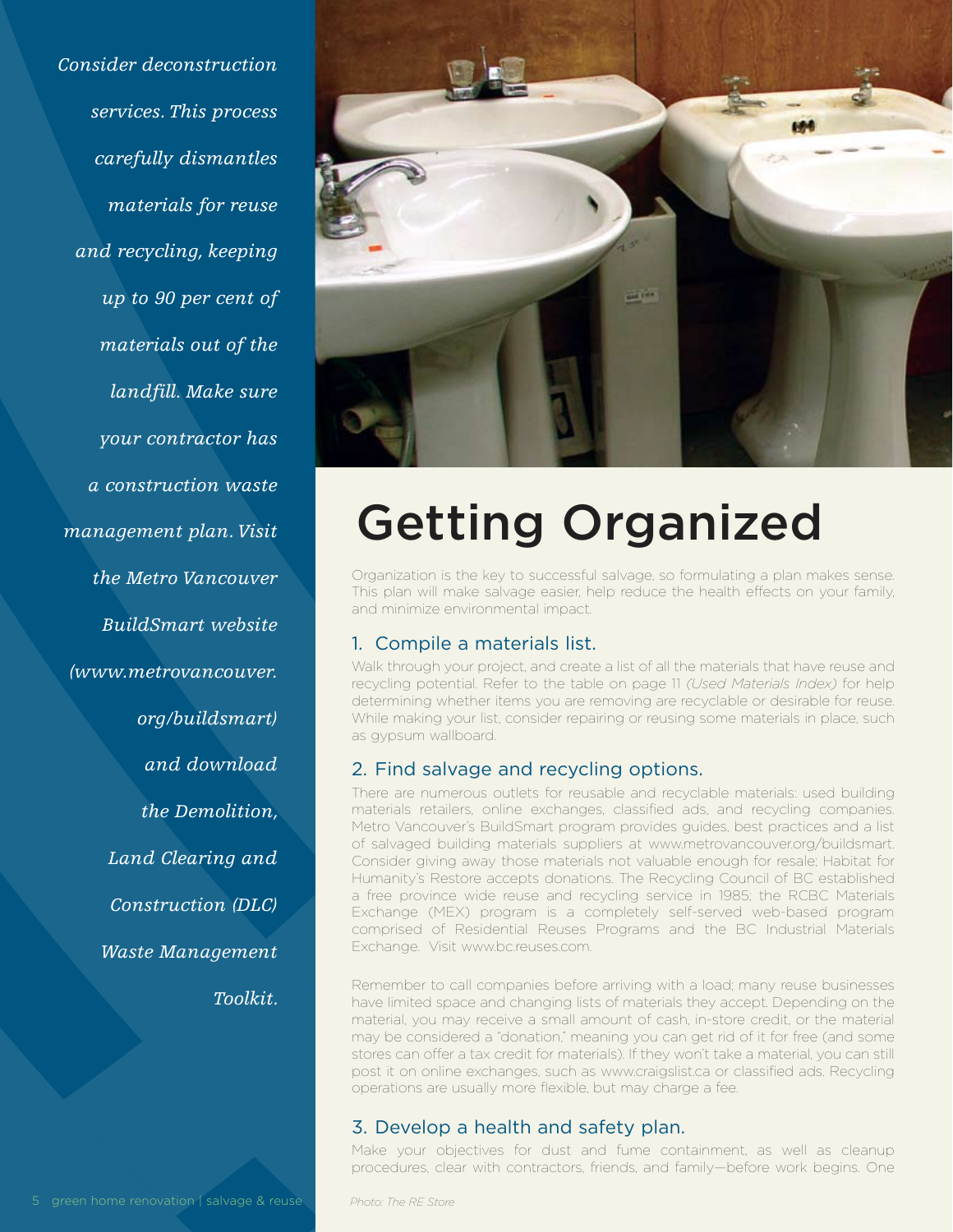often overlooked hazard involves lead dust—a serious indoor health risk, especially in households with children or expectant mothers. Homes built before 1960 contain paints with the highest concentration of lead; all homes built before 1978 almost certainly contain some amount of lead paint. Create a strategy to protect the rest of the home from dust and debris hazards. If necessary, use tape and plastic to seal heating vents in and near work areas. Asbestos also poses a renovation hazard in older homes. For cautions about lead-based paint, asbestos, and other renovation hazards you may find the following resources useful:

- Health Canada's It's your health series provides reliable, easy-to-understand articles on asbestos, lead, mould, indoor air quality. www.hc-sc.gc.ca
- Aerius Indoor Air Quality Resource Centre provides information on building materials and their associated impacts. One section is dedicated to information for preventing IAQ problems in residential buildings, including control of pollutants and their source, ventilation and filtration, and education of occupants. www.aerias.org
- CMHC's Indoor Air Quality series, www.cmhc-schl.gc.ca/en/co/maho/yohoyohe/ inaiqu/index.cfm

The services of an experienced environmental consultant may be required for a comprehensive assessment of potential hazardous materials prior to start of renovation. If removing walls or wallboard, always shut off the electricity to that portion of the house. Also consider the safety of the tools you use, and the manner in which you will remove materials. Nails, glass, and sharp metal pose common hazards on a construction site. Reduce the risk of a painful puncture or snag by removing nails from lumber, molding, and cabinetry as you go.

### 4. Remove materials.

The key to successful salvage? Careful removal. Keeping materials intact and unbroken maximizes the likelihood of reuse, and retains their value. Another tip: bundle multiples of a particular material. Make a call to a used building materials store before you start; just tell them what you're trying to remove and they can often recommend the best tools for the job. The right tools help immeasurably. Save money by renting or borrowing tools you're unlikely to use frequently. A utility knife usually works well for freeing materials that have been painted together (such as cabinetry and drywall, molding and baseboard, light fixture and ceiling). Small and large pry bars are proven essentials for removing molding, cabinetry, and anything that's been nailed down.

### 5. Define a storage area.

Keep materials tidy and safe in a protected storage area. Ideally, you want to set aside space for organizing your materials by type and destination: salvage, recycling, and disposal. Keep items—especially those slated for salvage and recycling—protected and dry. Our rainy Northwest climate can quickly turn reusable materials into garbage. Store materials destined for recycling in piles according to how the recycling service accepts them. Recyclable materials that are contaminated (containing materials other than recyclable material) may be rejected and end up as garbage.

### 6. Arrange for hauling.

Many opt to self-haul. You can borrow a truck, or rent one on an hourly basis from hardware stores, rental agencies, or member-based programs like Vancouver's Cooperative Auto Network. Use extra caution if you hire a private company to haul materials—some part-time operations are unfamiliar with recycling and reuse options, or worse, illegally dump materials you believe are being properly transported. To avoid this, work only with permitted and licensed hauling companies that agree to take no more than half of their fee up front, with the remainder paid after you receive official receipts from the destinations you specified. Beware the "great deal"—it usually proves too good to be true, and could be a sign that the hauling service is improperly disposing of materials. Some salvage retailers will arrange for pickup from your home, depending on your home's location and the value and quantity of materials at a job site.

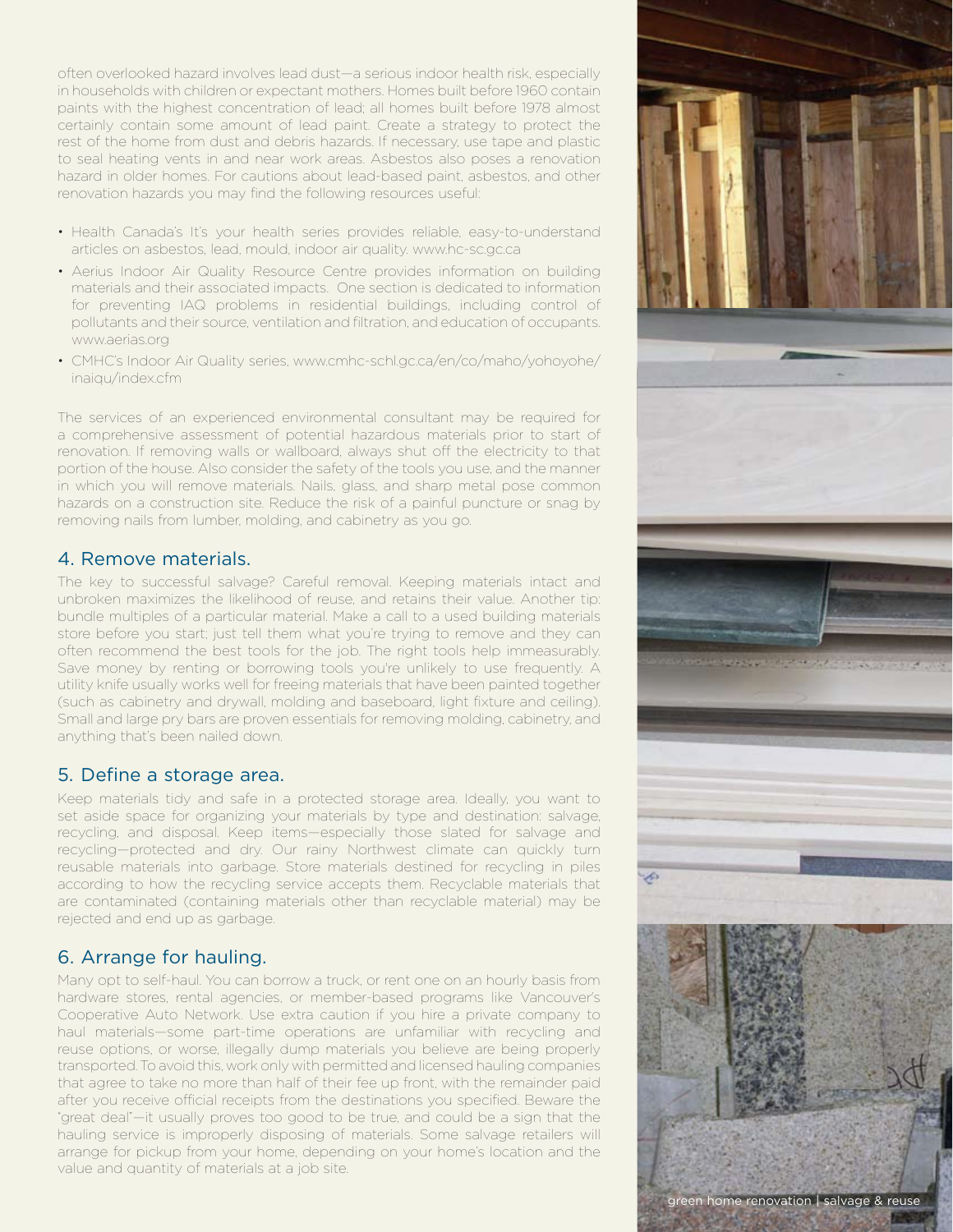

*Reusing building materials not only benefits the environment and your pocketbook, it also supports local businesses and helps create jobs.*

### Reuse

Reuse puts all those building materials saved from the landfill into new projects. Often, used items serve the same purpose as before (e.g., the reused flooring in the photo above), with little or no reprocessing, making them environmentally superior to recycled. Another plus: used items are almost always utilized right here in our region—so very little energy is expended, or pollution created, to transport them. Incorporating used materials into your project takes more time and creativity than buying new, off-the-shelf items—but it pays dividends aesthetically, economically, and ecologically.

Used building materials are available from many sources, including building salvage stores, online exchanges, classified ads, and demolition sales. Check out the Metro Vancouver Recycles database at www.metrovancouverrecycles.org or call the Recycling Hotline at 604-732-9253 or visit vancouver.reuses.com.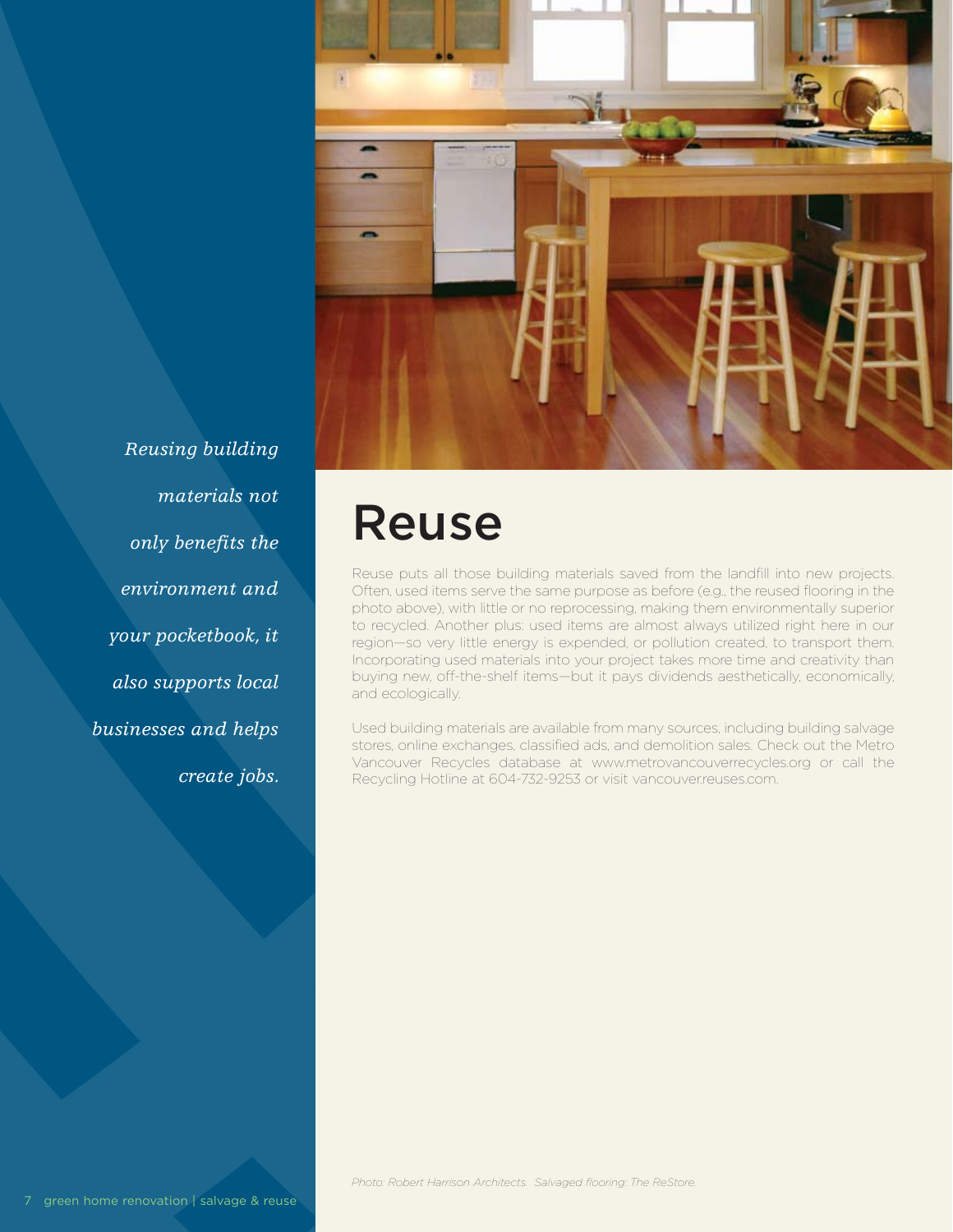### Tips For Incorporating Used Materials Into Your Project:

- Plan ahead. Give yourself time to find used products that meet your needs. Start looking early, and carry a list of the design elements you'd like to come from salvaged materials. Also keep specific measurements (of cabinetry, countertops, ceiling heights, wall and floor lengths, etc.) handy so you can determine whether salvaged elements will fit in your space. Shopping for used building materials is a form of treasure hunting: it's the "early and often" salvage-seeker who finds the best stuff. Make sure you have sufficient and proper storage for your found materials. Moisture and cold, over time, can destroy your new treasure before you get the chance to use it, or necessitate costly refinishing or repair.
- Be creative. Think outside the box when it comes to using salvaged materials, because someone else's trash could become your treasure. Could those old wooden bleacher seats become bookshelves or stair treads? Could that slate chalkboard be reborn as a kitchen counter or shower walls? Adventurous materials decisions can add character and a sense of history to your new space.
- Show flexibility. Searching for a single, specific item may take a lot of time and be frustrating. You should love what you select, but keep your options open. Be willing to let go of one idea if another opportunity arises. Instead of creating a design and then hunting for the materials to make it work, why not let your discovery be your starting point? If you come across a beautiful salvaged piece (such as vintage laboratory cabinets, a Craftsman-style fireplace mantle, or a precut marble countertop), consider building part or all of your design around this unexpected treasure.
- Prioritize health, safety, and efficiency. It's not always good to reuse. Avoid materials that may introduce hazards into your home such as lead, asbestos, or unsafe electrical products. Consider too, whether a product you select will negatively affect your home's efficiency (such as single-pane windows). For more, see *When Not to Reuse* on page 9.

### Working With Design Professionals

Incorporating used materials into a project is a specific skill, new to many design professionals. If you're using an architect or interior designer on your project and wish to incorporate used building materials, look to the *Hiring a Pro* guide in the Green Home Renovation series. Beyond pointers specific to materials reuse, this guide will help you find a green design or building professional for your job, covering issues of health and efficiency as well.

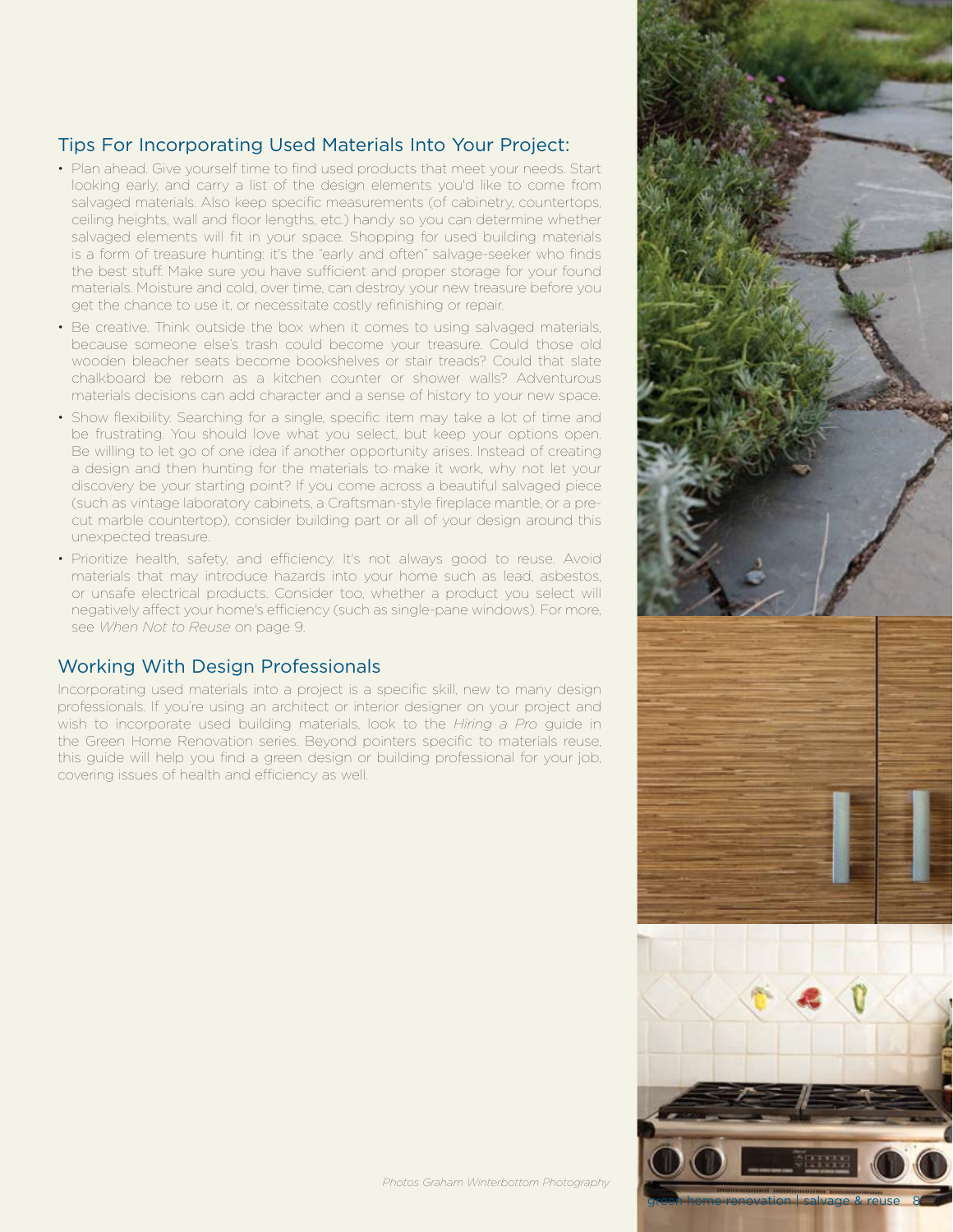*Always weigh the environmental benefits of reuse against other goals, especially health and safety. Here are some instances where it's best not to reuse.*

### When Not to Reuse

Some building materials should not be reused because they either pose safety risks or waste energy or water. So, it's best to be prudent and on the lookout for potential problems.

#### Health Hazards

- Lead. Widely used until 1978, lead paint is primarily a concern when it flakes or forms dust (such as that caused by scraping or dry sanding). Old plumbing fixtures (faucets) often contain lead solder and leaded brass, as well, which can leach into drinking water. Lead solder was frequently used to join copper pipes until it was banned in 1980.
- Asbestos. This known carcinogen was used in many building products, particularly from the 1940s until the 1970s. Older materials that may contain asbestos include 9-inch square flooring tiles and older sheet vinyl flooring, "popcorn" textured ceilings, roofing and siding, ductwork insulation, window glazing compound, and vermiculite insulation.
- Mercury, PCBs, and arsenic. Old thermostats, "silent" light switches as well as those with internal lights, and all fluorescent tubes and bulbs contain varying amounts of mercury. Pre-1978 fluorescent light fixture ballasts may have carcinogenic PCB (polychlorinated biphenyls). Pressure-treated woods often contain of a variety of toxic substances such as arsenic.

For further help with potential hazards in used home building materials, see *Resources* on page 12.

#### Fire Safety and Structural Risks

- Used lumber intended for structural applications must be professionally re-graded to meet local building codes. When in doubt, choose salvaged lumber for non-structural applications such as interior non-bearing walls, flooring, cabinets, or trim. Timbers of sufficient size may not need re-grading.
- Doors in some applications require a fire rating. Used doors must be inspected on a case-by-case basis if they are being specified for an application where the code requires a fire rating.

Contact your local permitting agency for code compliance of reused building material. All work done by contractors to be in compliance with Worksafe BC.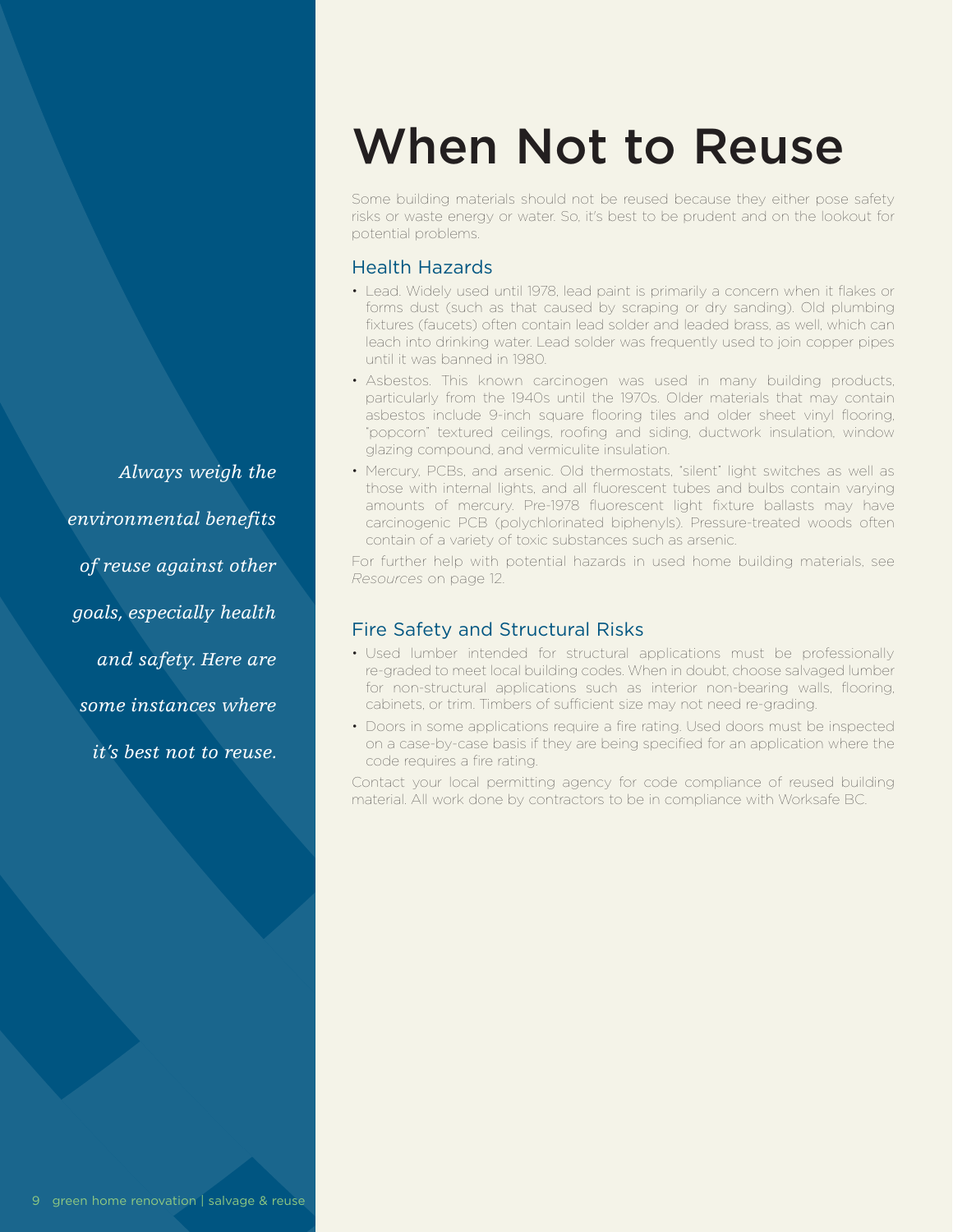### Energy and Water Inefficiency

- Toilets and Fixtures. All toilets manufactured before 1994 waste huge amounts of water and should not be reused. Older toilets can use as much as twenty litres, or five gallons, per flush, while dual flush models are required to use three or six litres (depending on full or half flush), or 1.6 gallons or less. The flow rate data is often located on the toilet bowl, just behind the seat hinges. If your toilet was installed before 1980, you'll save water by replacing it with a new, efficient toilet – the City of Vancouver requires low flow (less than six litres) or dual-flush toilets for all new construction. Dual-flush give the user the option between a full or half-flush, depending on flushing needs. While many first generation six-litre toilets did not perform well, today's low flow and dual flush toilets have been engineered to flush better than their predecessors. Select toilets that have been tested by the Canadian Standards Association or an equivalent lab – a list of high-performing toilets can be found in the CMHC study 'Maximum Performance Testing of Popular Water-Efficient Toilet Models', available at www.cwwa.ca.
- Another source of water waste? Old showerheads, which can use 19 litres or 5 gallons of water per minute - or more. New, low-cost designs save water and deliver plenty of shower power. Models are available that use as little as six litres or one and a half gallons per minute. Look for designs that deliver water in multiple individual streams rather than mist-like sprays–so water stays warmer, saving energy. There are many types of low-flow showerheads now available, including ENERGY STAR qualified designs.
- Windows. Old single-paned windows and most aluminum-framed double-paned windows are energy-inefficient; to meet building codes they can only be reused if building energy use calculations are modified and energy improvements made in other parts of your home to compensate. (Check with your local permitting agency for code compliance). Thinking of replacing your old windows? For further details on the ENERGY STAR and EnerGuide labelling programs and energy efficiency of fixtures, visit Natural Resources Canada, oee.nrcan.gc.ca (click on Residential). If your single-paned windows are in good condition and you plan to maintain them, storm windows can reduce their heat loss by 25 per cent-50 per cent. Inefficient windows can be reused in unheated buildings, such as sheds, greenhouses, and outbuildings.

• Appliances. Old appliances, water heaters, furnaces, and boilers should only be reused if they meet current energy conservation and safety standards. In general, new ENERGY STAR refrigerators, clothes washers, and dishwashers offer significantly greater efficiency than older models; visit oee.nrcan.gc.ca for more information. Also note that old refrigerators and air conditioners likely contain ozone-depleting CFCs and old appliances may contain asbestos and other hazardous materials. Recycle your old appliances at any of the locations listed in the Metro Vancouver directory of recycling and salvage businesses at www.metrovancouver.org/MetroVancouverRecycles. If you have a fridge that measures between 10-24 cubic feet (288-680 litres) and is still in working condition, BC Hydro will pick it up, recycle it, and give you \$30 for it. To find out more call 604-881-4357 or 1-866-516-4357 outside the Lower Mainland.

*Buy appliances and fixtures with an eye for resource efficiency. For further details on the ENERGY STAR and EnerGuide labelling programs and energy efficiency of household appliances, visit Natural Resources Canada, oee. nrcan.gc.ca (click on Residential). See CMHC's 'Household Guide to Water Efficiency' available for download at www.cmhc.ca for more information on water efficiency.*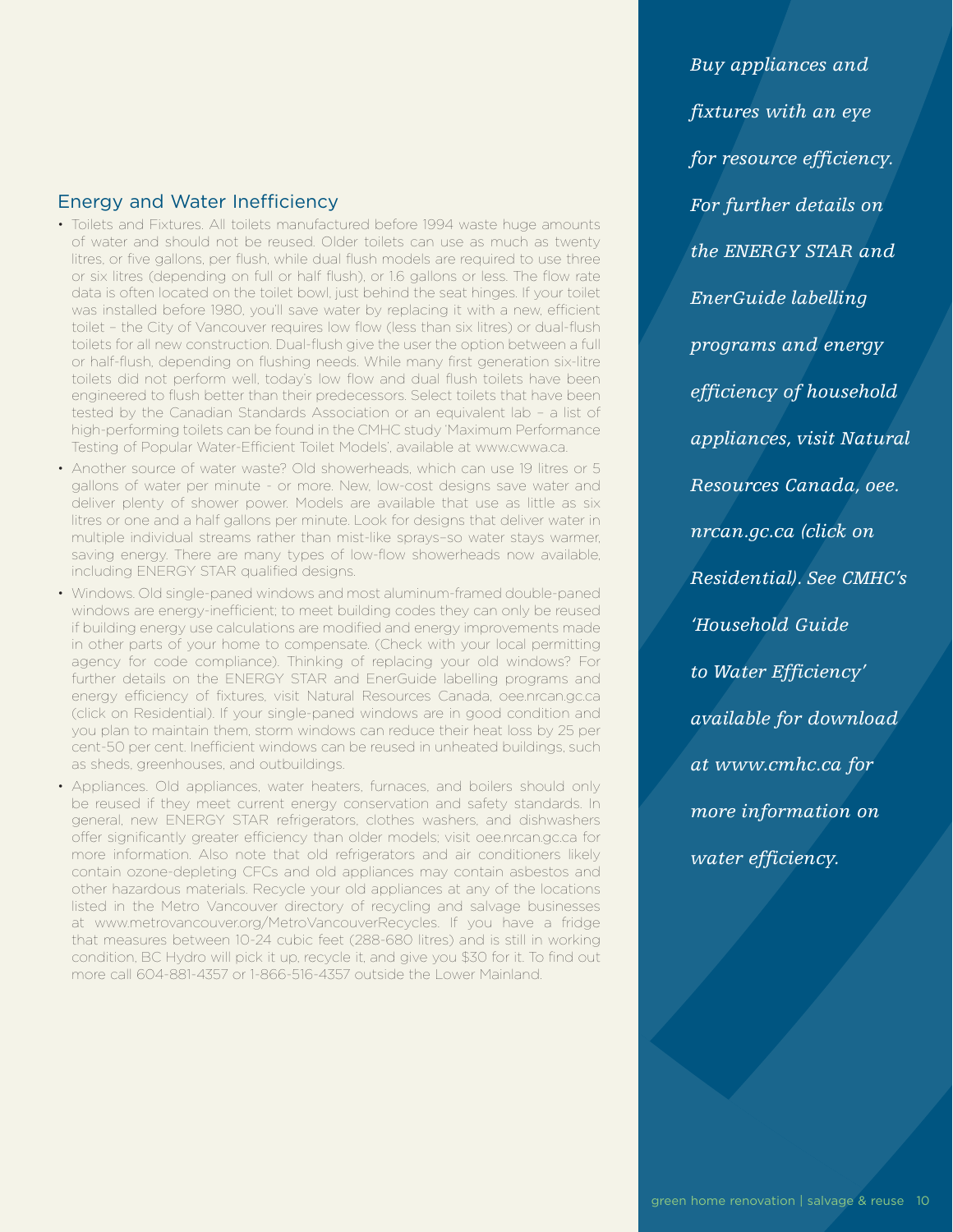## Used Materials Index

The following items are examples of materials that are often desired by others and generally available for reuse. Disposal options, health concerns, and considerations for buying new are also indicated.

| <b>ITEM</b>                                                  | <b>WHAT TO REUSE</b>                                                                                          | <b>WHAT TO RECYCLE</b>                                                                                                            | <b>WHAT TO DISPOSE</b>                                                                 | <b>ENVIRONMENTAL &amp;</b><br><b>HEALTH CONCERNS</b>                                                                         |
|--------------------------------------------------------------|---------------------------------------------------------------------------------------------------------------|-----------------------------------------------------------------------------------------------------------------------------------|----------------------------------------------------------------------------------------|------------------------------------------------------------------------------------------------------------------------------|
| wood (lumber,<br>flooring, etc.)                             | timbers, large dimension<br>lumber, plywood, flooring,<br>molding, lumber longer<br>than 6 feet (or 2 metres) | unpainted and untreated<br>wood unfit for reuse                                                                                   | painted, pressure-treated<br>and rotting wood                                          | lead paint, structural<br>integrity                                                                                          |
| windows                                                      | windows in good<br>condition (for single<br>panes, consider adding<br>storm windows)                          | metal frames and screens.<br>unpainted and untreated<br>wood                                                                      | glass, unusable painted<br>items and wood in<br>disrepair                              | lead paint, asbestos in<br>older window glazing<br>compound, energy<br>inefficiency                                          |
| cabinets                                                     | consider re-facing, or<br>reusing in your home/<br>shop/garage                                                | remove and recycle<br>hardware, unpainted and<br>unfinished wood                                                                  | painted or finished wood                                                               | lead paint,<br>formaldehyde in<br>particleboard or interior-<br>grade plywood                                                |
| plumbing products                                            | sinks, tubs, faucets                                                                                          | metal pipe, toilets and<br>inefficient plumbing<br>fixtures (porcelain or<br>metal), faucets with lead-<br>content                | PVC and other plastic<br>pipe; toilet seats (not<br>accepted at recycling<br>stations) | drinking water: lead<br>content in faucets, solder,<br>and old galvanized pipe                                               |
| plaster and gypsum<br>wallboard                              | repair cracks, or cover<br>with textured paint, install<br>new wallboard over old.<br>or "skim coat"          | wood lathe-if clean-can<br>be reused/recycled,<br>unpainted wallboard                                                             | painted plaster or<br>wallboard                                                        | nuisance dust, lead paint<br>on walls, possible<br>asbestos in older<br>wallboard                                            |
| electrical products                                          | only if in good working<br>order, or re-wired                                                                 | metals (fixtures, conduit)                                                                                                        | ceramic and plastic parts                                                              | frayed wires, possible<br>asbestos insulation:<br>PCBs in lighting ballasts;<br>mercury in light switches<br>and thermostats |
| landscape materials                                          | timbers, stone, concrete                                                                                      | untreated, unpainted<br>wood                                                                                                      | rotting, treated, and<br>painted wood                                                  | treated wood may<br>contain arsenic, etc., wear<br>a respirator and gloves<br>when cutting; do not<br>burn treated wood      |
| non-wood flooring<br>(tile, carpet, etc.)                    | difficult, unless removed<br>intact, clean carpet in<br>good condition                                        | large quantities of<br>ceramic tile, carpet pad<br>and carpet tack strips                                                         | vinyl, stained carpet.<br>broken tile                                                  | asbestos content in<br>9-inch tiles or sheet vinyl<br>flooring, dust containing<br>lead and pesticides in old<br>carpet      |
| roofing materials<br>(see Roofing guide for<br>more details) | retain sheathing, if in<br>good condition, terra<br>cotta or slate tiles                                      | metal materials.<br>contractors generally<br>have outlets for recycling<br>asphalt roofing materials,<br>untreated cedar shingles | treated cedar shingles,<br>torch-down roofing                                          | possible asbestos content                                                                                                    |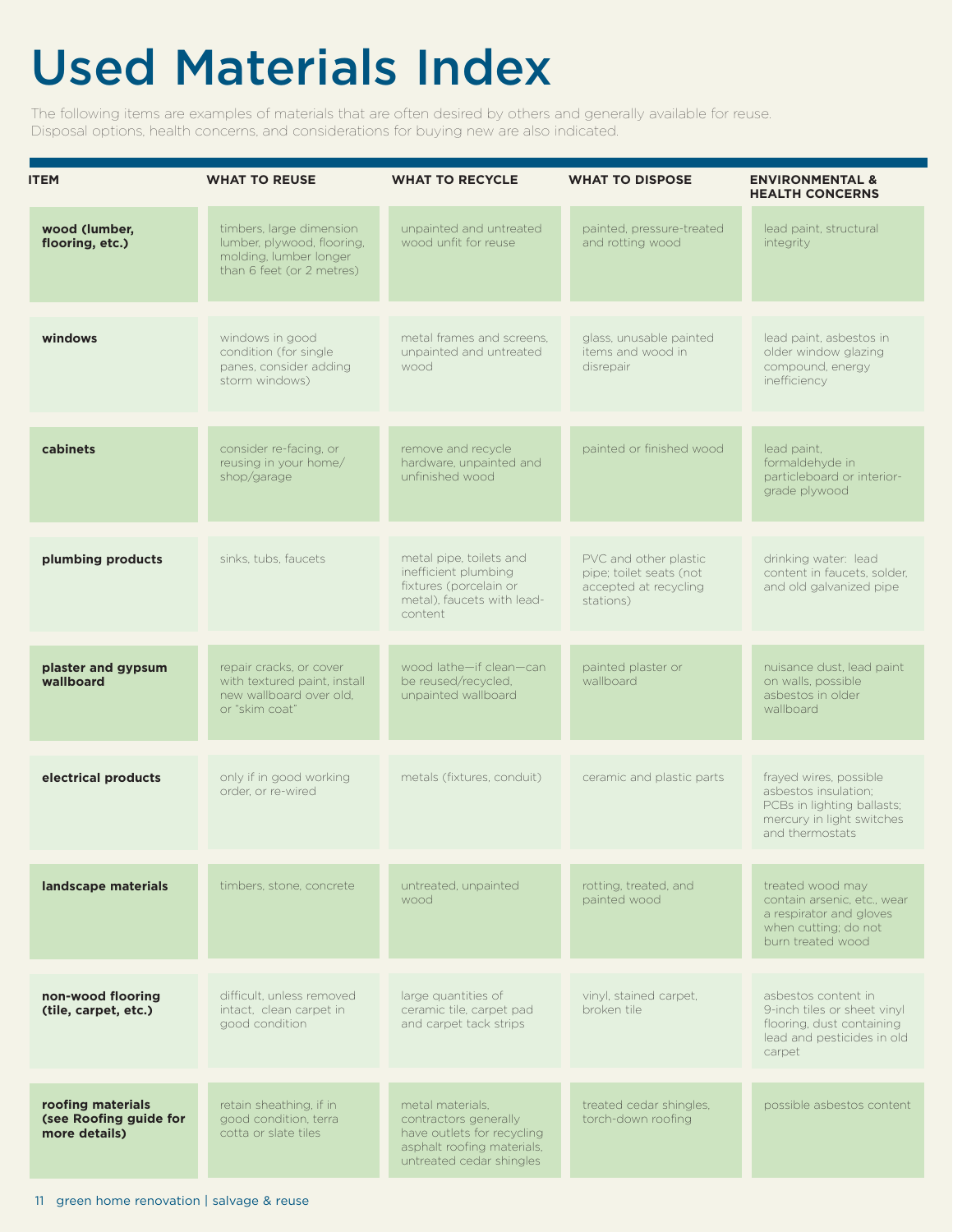### Resources

### Health

Health Canada's It's your health series provides reliable, easy-to-understand articles on Asbestos, lead, mould, indoor air quality. www.hc-sc.gc.ca

Aerius Indoor Air Quality Resource Centre provides information on building materials and their associated impacts. One section is dedicated to information for preventing IAQ problems in residential buildings, including control of pollutants and their source, ventilation and filtration, and education of occupants. www.aerias.org

CMHC's Indoor Air Quality series, www.cmhc-schl.gc.ca/en/co/maho/ yohoyohe/inaiqu/index.cfm

For more on toxics in the home, you may find the following resources useful:

- CancerSmart Consumer Guide from Toxics Free Canada, www.toxicfreecanada.ca
- The Washington Toxics Coalition, www.watoxics.org
- A Guide for using less toxic products around the home. lesstoxicguide.ca

For further assistance with selection of environmentally friendly building materials, see CMHC's 'Building Materials for the Environmentally Hypersensitive', available to purchase from www.cmhc.ca.

### Waste Management

Metro Vancouver provides a directory of recycling and salvage businesses at www.MetroVancouverRecycles.org.

The Recycling Council of BC provides information to homeowners on location of used building supplies and materials companies and service providers as well as recycling facilities. Visit rcbc.bc.ca.

The Recycling Council of BC established a free province wide reuse and recycling service in 1985; the RCBC MEX program is a completely selfserved web-based program comprised of Residential Reuses Programs and the BC Industrial Materials Exchange. Visit www.bc.reuses.com.

If you have to dispose of asbestos containing materials, review the City of Vancouver's Asbestos Policy for guidelines on proper disposal at vancouver.ca/ENGSVCS/solidwaste/landfill/asbestos.htm.



green home renovation | salvage & reuse